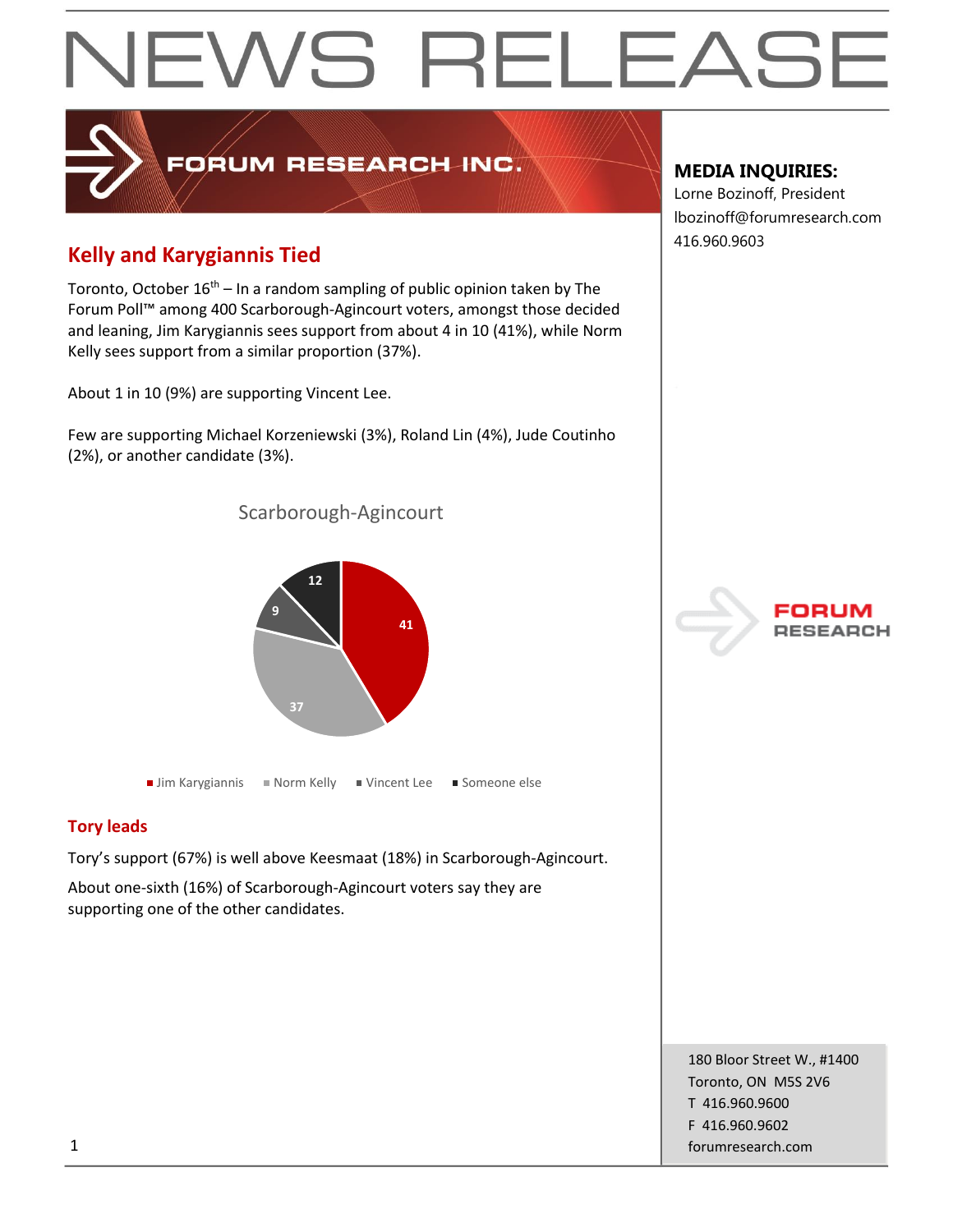# EWS RELEASE



# FORUM RESEARCH INC.

"Norm Kelly and Jim Karygiannis are dueling to the end, with Jimmy K holding  $\vert$  416.960.9603 a slight edge over Norm," said Dr. Lorne Bozinoff, President of Forum Research. "Vincent Lee looks to have elevated himself away from the pack to hold down third place. Lee's third place finish looks fairly certain; but that looks to be the only thing certain right now in Scarborough-Agincourt."

Lorne Bozinoff, Ph.D. is the president and founder of Forum Research. He can be reached at lbozinoff@forumresearch.com or at (416) 960-9603.

## **MEDIA INQUIRIES:**

Lorne Bozinoff, President lbozinoff@forumresearch.com



180 Bloor Street W., #1400 Toronto, ON M5S 2V6 T 416.960.9600 F 416.960.9602 2 forumresearch.com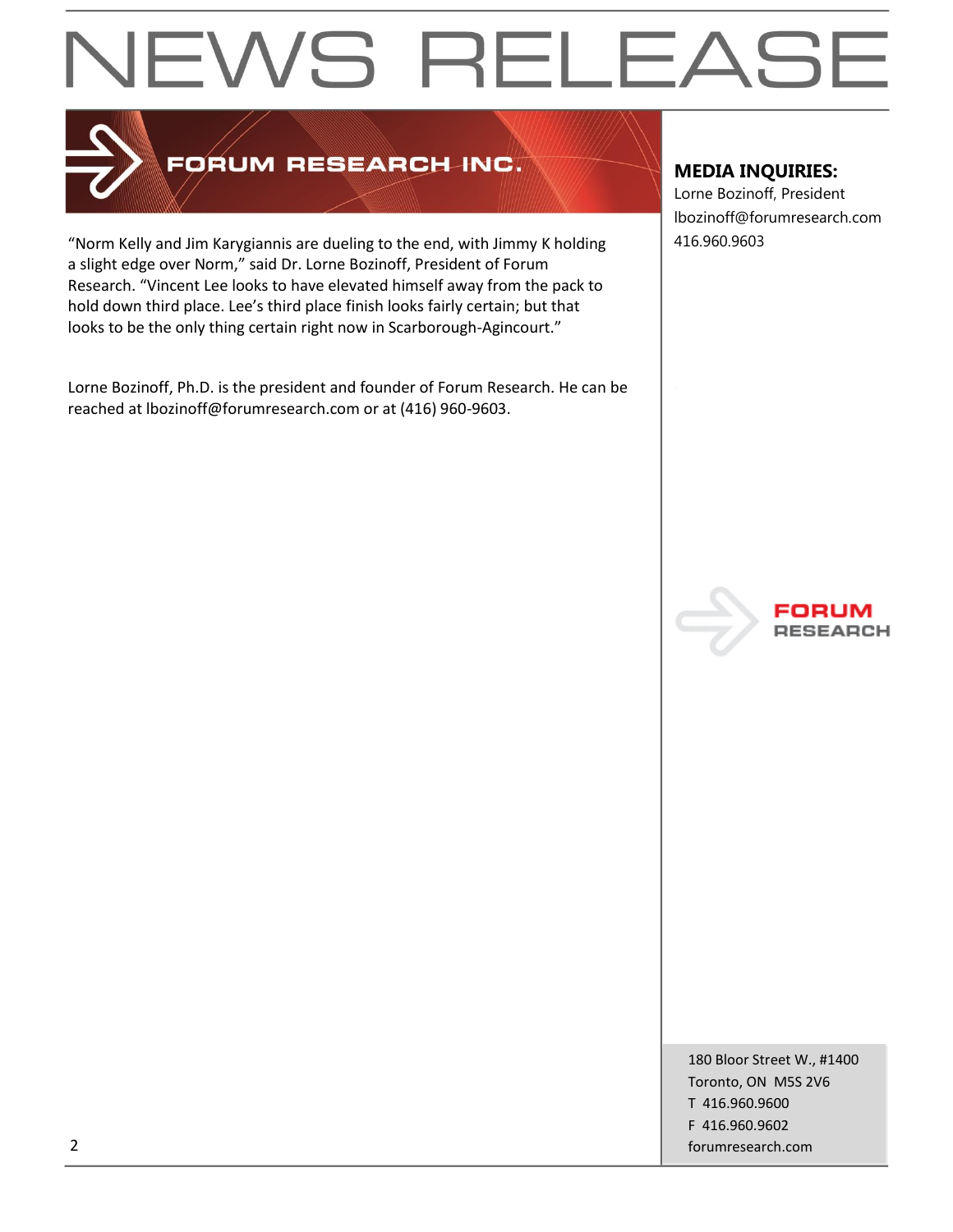# EWS RELEAS

# 416.960.9603 **Methodology**

The Forum Poll™ was conducted by Forum Research with the results based on an interactive voice response telephone survey of 400 randomly selected Scarborough-Agincourt voters. The poll was conducted on October  $12^{th} - 14^{th}$ , 2018.

**PRUM RESEARCH INC.** 

Results based on the total sample are considered accurate +/- 5%, 19 times out of 20. Subsample results will be less accurate. Margins of error for subsample (such as age, gender) results are available at [www.forumresearch.com/samplestim.asp](http://www.forumresearch.com/samplestim.asp)

Where appropriate, the data has been statistically weighted by age, region, and other variables to ensure that the sample reflects the actual population according to the latest Census data.

This research is not necessarily predictive of future outcomes, but rather, captures opinion at one point in time. Actual results depend on a Candidate's ability to get their voters out. Forum Research conducted this poll as a public service and to demonstrate our survey research capabilities. Forum houses its poll results in the Data Library of the Department of Political Science at the University of Toronto.

With offices across Canada and around the world, 100% Canadian-owned Forum Research is one of the country's leading survey research firms. This Forum Poll™ and other polls may be found at Forum's poll archive at [forumpoll.com.](file:///C:/Users/gmilakovic/Dropbox/Forum%20Poll%20Temporary/2017/November/TO/Releases/forumpoll.com)

## *Top2/Btm2 (or 3 or 4 where applicable) refers to the combined results of the most answered positive and negative responses:*

| %                     | <b>Total</b> | 18-34    | 35-44 | 45-54    | 55-64        | $65+$    | <b>Male</b> | <b>Female</b> |
|-----------------------|--------------|----------|-------|----------|--------------|----------|-------------|---------------|
| Sample                | 631          | 112      | 91    | 133      | 119          | 176      | 303         | 315           |
| <b>NET: TOP3</b>      | 66           | 57       | 60    | 68       | 78           | 86       | 67          | 64            |
| <b>NET: BTM3</b>      | 34           | 43       | 39    | 32       | 21           | 14       | 32          | 36            |
| <b>Very satisfied</b> | 9            | 9        | 6     | 6        | 13           | 20       | 11          | 8             |
| <b>Satisfied</b>      | 28           | 17       | 29    | 35       | 32           | 45       | 25          | 31            |
| Somewhat satisfied    | 28           | 31       | 26    | 28       | 32           | 20       | 31          | 25            |
| Somewhat dissatisfied | 12           | 11       | 16    | 14       | 11           | 8        | 13          | 12            |
| <b>Dissatisfied</b>   | 11           | 15       | 15    | 9        | 5            | 3        | 9           | 13            |
| Very dissatisfied     | 11           | 18       | 9     | 8        | 5            | 3        | 9           | 12            |
| Don't know            | $\Omega$     | $\Omega$ | 1     | $\Omega$ | $\mathbf{1}$ | $\Omega$ | 1           | $\Omega$      |

*Top 3 here collects very satisfied, satisfied, and somewhat satisfied into one category, and Btm 3 collects very dissatisfied, dissatisfied, and somewhat dissatisfied.* 

## **Due to rounding some numbers may not add up to 100**

## **MEDIA INQUIRIES:**

Lorne Bozinoff, President lbozinoff@forumresearch.com



180 Bloor Street W., #1400 Toronto, ON M5S 2V6 T 416.960.9600 F 416.960.9602 3 forumresearch.com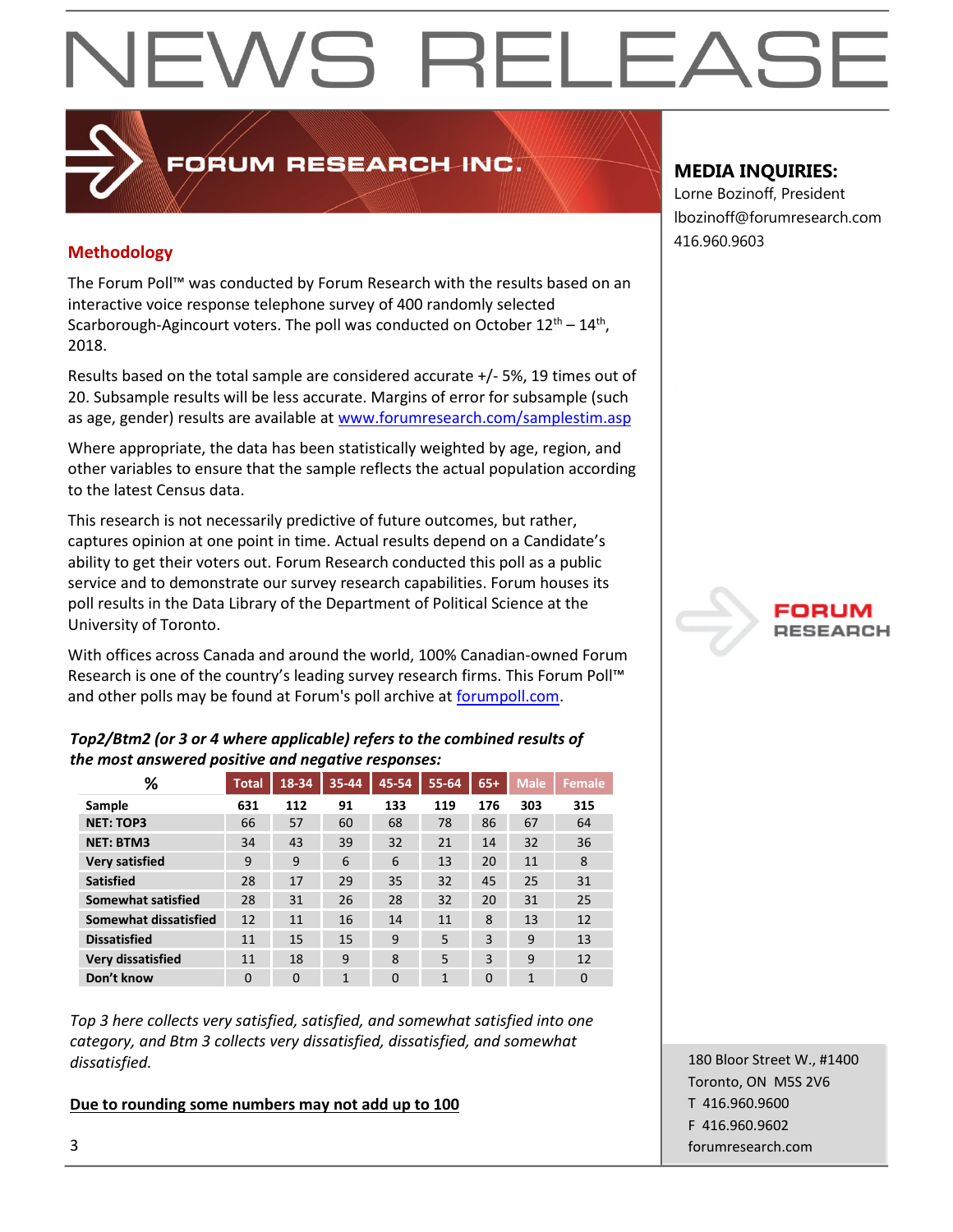# **NEWS RELEASE**

# FORUM RESEARCH INC.

# **MEDIA INQUIRIES:**

Lorne Bozinoff, President lbozinoff@forumresearch.com 416.960.9603

## **Councillor Preference**

*Who are you most likely to for, or have you already voted for, as councilor in Scarborough-Agincourt in the municipal election on October 22? + Even though you may not have made up your mind, who are leaning towards voting for at this time?*

### **Mayoral Preference**

*If a municipal election were held today, who would you vote for as mayor? + Even though you may not have made up your mind, which candidate are you leaning towards at this time?* 



180 Bloor Street W., #1400 Toronto, ON M5S 2V6 T 416.960.9600 F 416.960.9602 4 forumresearch.com